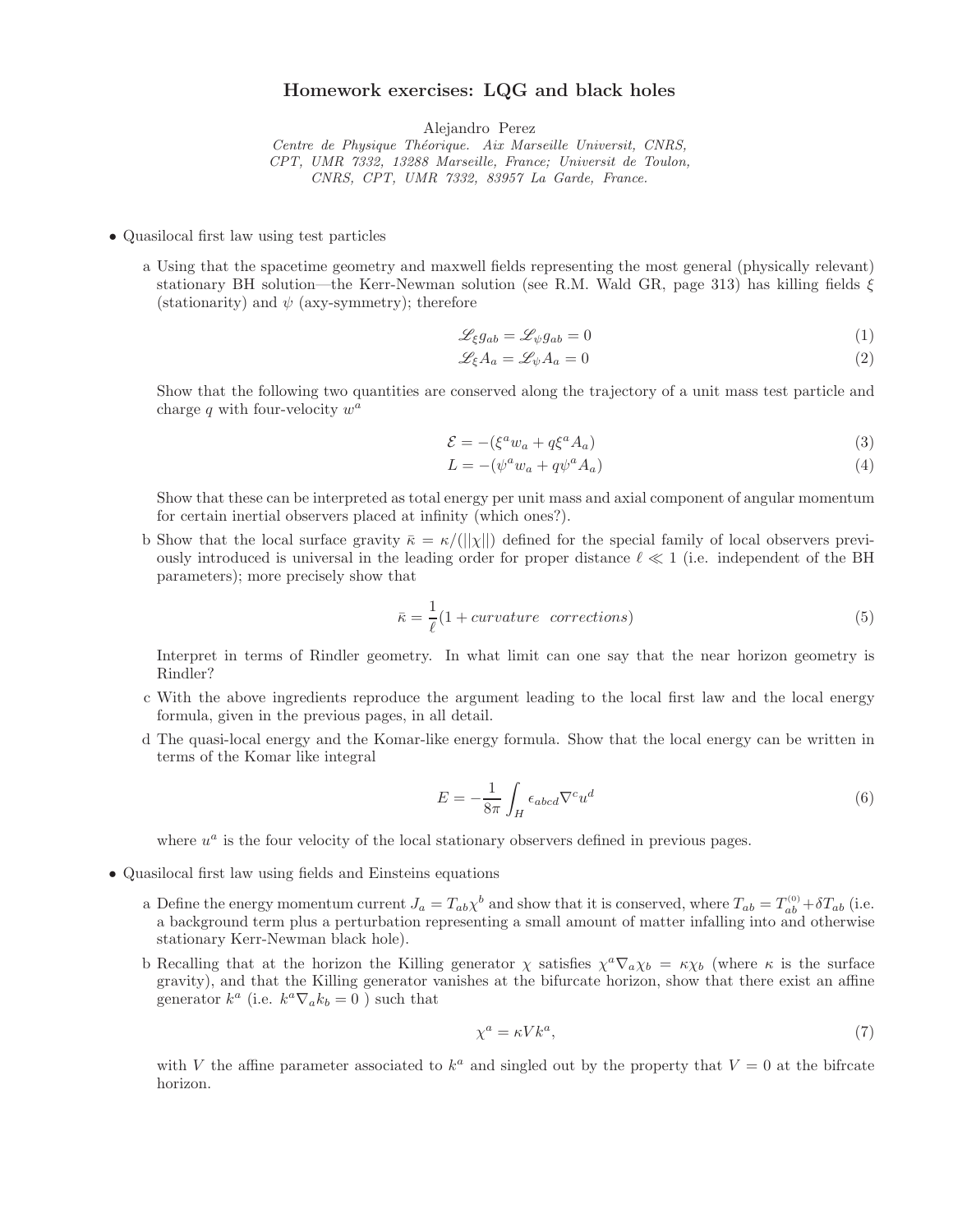c Gauss law is subtle when applied to null surfaces (see Wald GR pages 432-434). Show that the flux of  $J^a$ across the horizon takes the form

$$
F_{horizon} = \int_{H} dV dS^{2} T_{ab} \chi^{a} k^{b}
$$
\n(8)

where V is the affine parameter of point (b), and  $dS^2$  is the area element of the spheres  $V = constant$ .

d Use Gauss law in the region limited by the horizon and the world-sheet of local observers (see previous slide) combined with Raychaudhuri equation (Wald 9.2.32) and Einsteins equations to prove the quasilocal first law

$$
\delta E = \frac{\bar{\kappa}}{8\pi} \delta A. \tag{9}
$$

HINT: use the correct boundary condition for the expansion of  $k^a$  at  $V = \infty$ .

- e Notice that the derivation of the local first law does not need the normalization of the Killing field  $\chi$  at infinity. Therefore, the local first law is valid in a more general context than asymptotically flat spacetimes. Indeed no asymptotic conditions are necessary for its validity due to its intrinsically quasilocal nature.
- Quantum geometry

a Show that

$$
\Sigma^{i} \delta \Gamma^{i} = d(e_{i} \wedge \delta e^{i}), \qquad (10)
$$

where  $\Gamma^i$  is the spin connection satisfying first Cartan structure equation

$$
de^i + \epsilon^{ijk} \Gamma^j \wedge e^k \tag{11}
$$

- b From the differential equation defining holonomies (see notes of the second lecture) prove the following properties of holonomies.
	- i) The holonomy associated to an oriented path is independent of its parametrization.
	- ii) The holonomy along the product of two oriented paths that can be multiplied is the suitable product of holonomies.
	- iii) Under a gauge transformation the holonomy  $h_e$  along the path e is mapped to  $g_t h_e g_s^{-1}$  where  $g_t$  is the value of the gauge transformation at the target of the path and  $g_s$  is the value of the gauge transformation at the source.
	- iv) Let  $\phi: M \to M$  be a diffeomorphism then

$$
h_{\phi(e)}[A] = h_e[\phi^* A] \tag{12}
$$

- BH entropy
	- a In this exercise we will compute BH entropy in the simplest LQG scenario. We assume punctures of the horizon (area quantum excitations) are distinguishable. In the microcanonical ensemble we must count how many states there are such that the following constraint is satisfied (according to the form of the area spectrum in LQG)

$$
C_1: \sum_{j} \sqrt{j(j+1)} s_j = \frac{A}{8\pi \ell_g^2},\tag{13}
$$

Ignoring global constraints (due to Chern-Simons formulation) show that the number of states  $d[\{s_i\}]$ associated with a configuration  $\{s_i\}$  (where  $s_j$  denotes the number of punctures with spin j) is

$$
d[\{s_j\}] = \left(\sum_k s_k\right)! \prod_j \frac{(2j+1)^{s_j}}{s_j!}.\tag{14}
$$

b Look for the configuration that maximizes the entropy  $\log(d[\{s_i\}])$  subject to the above constraint.